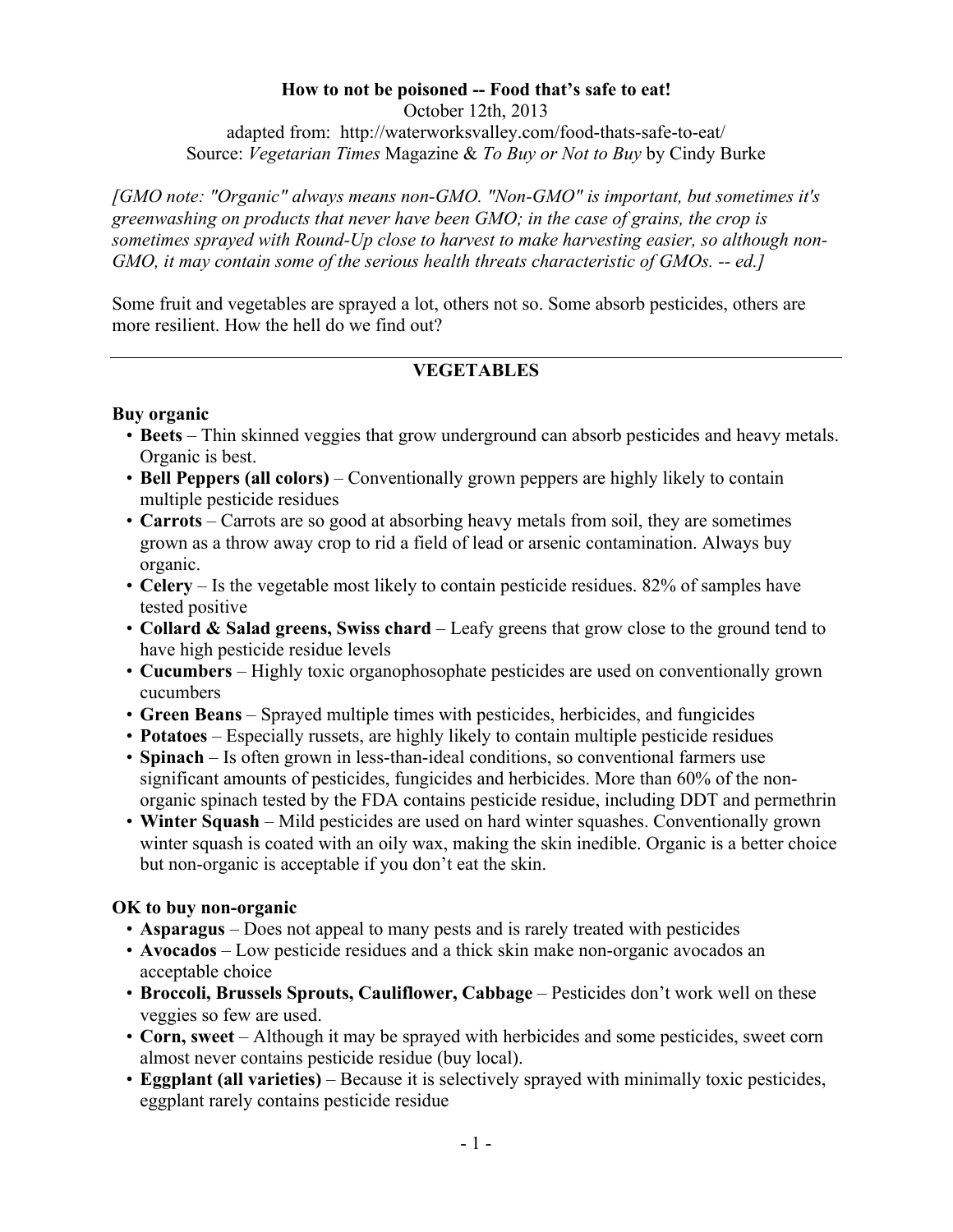- **Garlic** Has natural pest control and is rarely sprayed
- **Onions (all)** Have natural pest control and are not sprayed much. Green onions are sometimes sprayed with an herbicide. Organic is better, but non is acceptable
- **Rhubarb** Pesticides are almost never used on rhubarb, as the leaves are already highly toxic to many creatures including humans
- **Sweet Potatoes** Pesticides do not work well for this crop and are used sparingly
- **Tomatoes** Buy local tomatoes. Always. If you cannot find them, buy whatever tomato smells the closest to a home grown tomato
- **Zucchini** Does not tolerate many pesticides and herbicides, but the pesticides used on this crop include several known carcinogens

### **FRUITS**

#### **Buy organic**

- **Apples** Multiple pesticides are found on apples a favorite food of many children
- **Apricots, nectarines, peaches** Most stone fruits are highly likely to contain pesticide residues
- **Cherries** During their growth cycle, cherries are sprayed 8 to 10 times with various pesticides and other chemicals, and are likely to contain pesticide residue
- **Grapes (Imported)** Buy only organic or avoid imported grapes entirely, especially for children. Imported grapes may be fumigated with highly toxic methyl bromide.
- **Lemons, limes, oranges** Most pesticide residue is concentrated in the peel, so buy organic when using peel in baking or drinks
- **Pears** Highly likely to contain pesticide residues after harvest
- **Raspberries** Highly likely to contain pesticide and fungicide residue buy local.
- **Strawberries** When the USDA's pesticide data program releases its annual list of produce samples with residues that exceed tolerable levels, strawberries appear more often than any other.

### **OK to buy non-organic**

- **Blueberries** Have low pesticide residues buy local.
- **Cantaloupe (Domestic)** It's OK to eat domestically grown non-organic melons in season. However, cantaloupes imported from Mexico frequently test positive for pesticide residues and should be avoided
- **Bananas** Low pesticide residues and a thick skin made non-organic an acceptable choice. Fair-trade or organic bananas are often the same price as non-organic.
- **Grapes (Domestic)** Grapes grown in the U.S. typically test low for pesticide residue. Nonorganic grapes are fine but for small children organic is the best choice
- **Grapefruit, Tangerines** Among citrus fruits, both rank low in pesticide residue. Most pesticide residue is concentrated in the peel. Buy organic if using the peel
- **Mangoes** This thick skinned tropical fruit typically has little or no pesticide residue
- **Watermelon** Pesticides do not work well for this crop and are used sparingly

# **NUTS, SEEDS & LEGUMES**

### **Buy organic**

• **Almonds** – Many toxic pesticides and herbicides are used on almond trees. If you eat almonds daily, buy organic